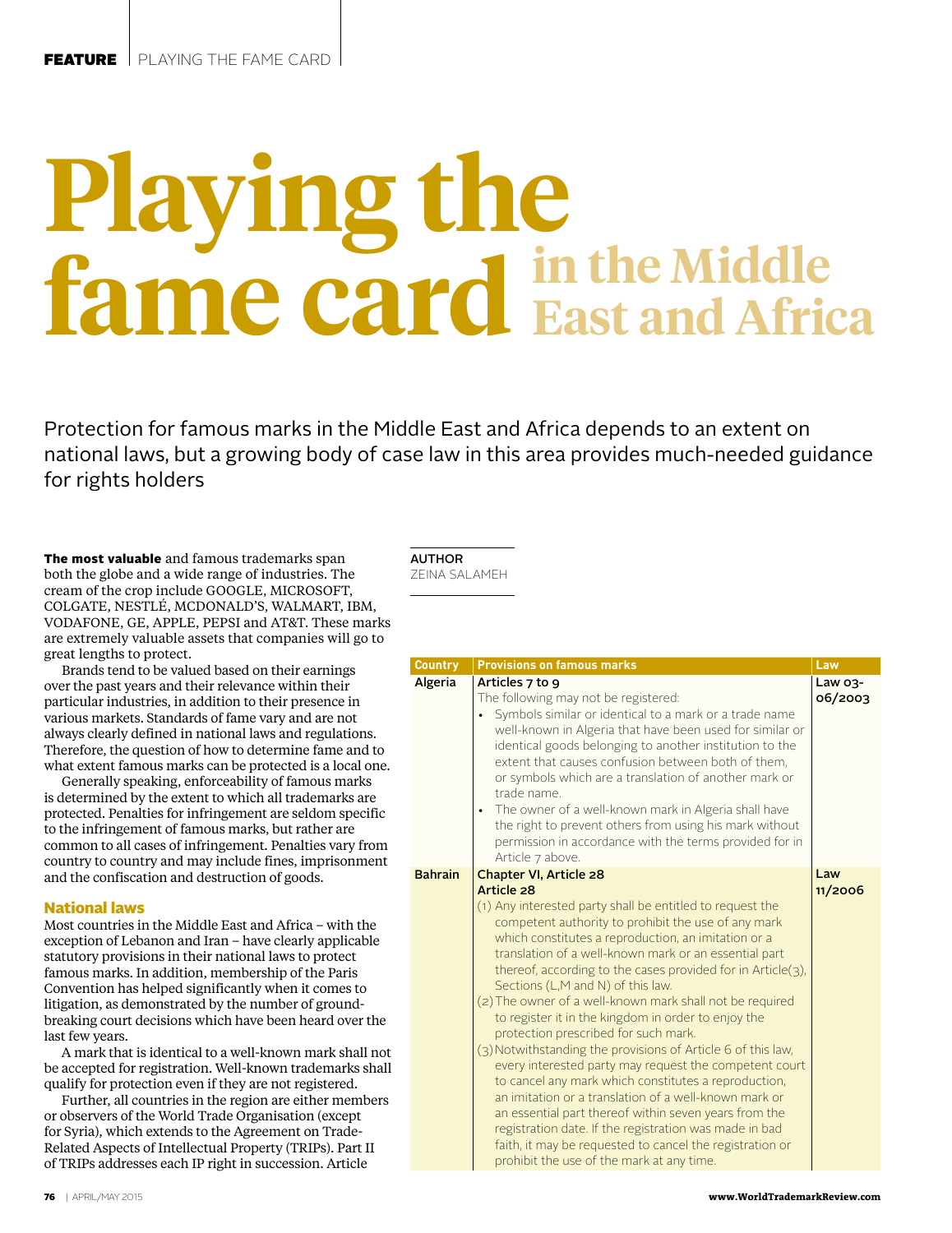16(3) of TRIPs states that in relation to registered marks, Article 6*bis* of the Paris Convention should apply to nonsimilar goods or services, provided that use of the later mark indicates a connection to the owner of the wellknown mark and the interests of this owner are likely to be damaged. However, there are no clear regulations or case law specifically on the prerequisites for claiming protection under Article 6*bis*.

One important aspect that should be taken into consideration when addressing the concept of famous marks in the Middle East and Africa is the principle of first to file versus first to use. As almost all countries in the Middle East and Africa are civil law countries (meaning that the code typically exhaustively covers the complete system of the law), the concept of first to file is given considerable weight (some countries may offer a limited number of common law rights, but this is a matter solely determined by the practitioner handling the case). That said, it is highly recommended that all marks, even famous marks, be registered. Countries in the Middle East and Africa do not allow a rights holder to apply for a declaration that its mark is famous. Mere registration can be used as a basis on which to sue an infringer, although the risks of a non-use cancellation action must be factored into any filing strategy. However, the situation is quite different from that in the United States, where a non-use cancellation action is similar to an opposition action. In most countries, non-use cancellation actions must be brought before the local courts, which can greatly increase the time, costs and unpredictability of such proceedings.

# What qualifies as a famous mark?

Although it is impossible to precisely define a famous mark, examples of famous marks in the Middle East and Africa include PEPSI, COLGATE, NESTLÉ and MCDONALD'S. The extent to which a trademark is considered famous is usually determined according to the international standards for the protection of wellknown trademarks (Article 6*bis* of the Paris Convention), as well as the local standards for well-known trademark protection. Any probative evidence will be accepted and a determination will be based on all of the evidence, including such factors as:

- the duration and geographic extent of sales;
- sales figures:
- advertising figures and samples of advertising;
- awards, reviews and press reports;
- the reputation of the mark within relevant trade and consumer groups in the country; and
- expert testimony and surveys designed to assess the recognition of brand names.

#### Dilution

Unlike in the United States, countries in the Middle East and Africa have no express anti-dilution provisions in their trademark laws or elsewhere. Nevertheless, many countries have introduced provisions into their trademark laws on the likelihood of confusion between conflicting marks as part of their implementation of TRIPs. In principle, the reference to certain provisions of the laws on the likelihood of confusion should provide a basis for actions in cases of dilution.

| <b>Country</b> | <b>Provisions on famous marks</b>                                                                                                                                                                                                                                                                                                                                                                                                                                                                                                                                                                                                                                                                                                                                                                                                                                                                                                                                                                                                                                                              | Law            |
|----------------|------------------------------------------------------------------------------------------------------------------------------------------------------------------------------------------------------------------------------------------------------------------------------------------------------------------------------------------------------------------------------------------------------------------------------------------------------------------------------------------------------------------------------------------------------------------------------------------------------------------------------------------------------------------------------------------------------------------------------------------------------------------------------------------------------------------------------------------------------------------------------------------------------------------------------------------------------------------------------------------------------------------------------------------------------------------------------------------------|----------------|
| Egypt          | Article 68<br>The owner of a well-known trademark, worldwide and in<br>Egypt, shall have the right to enjoy the protection conferred<br>by this law even if the mark is not registered in Egypt.<br>The Trade Registry Department shall, ex officio, reject any<br>application to register a mark that is identical to a well-known<br>mark and that is intended for products which are identical<br>to those of the well-known mark, unless the application is<br>submitted by the owner of the well-known mark.<br>The preceding provision shall apply to applications<br>intended for products which are not identical with those<br>of the well-known mark. Where the well-known mark<br>is registered in a member state of the World Trade<br>Organisation and in Egypt, and where the use of the mark<br>in relation to those non-identical products is intended to<br>make people believe that there is a connection between the<br>owner of the well-known mark and those products, and that<br>such a use may be prejudicial to the interests of the owner<br>of the well-known mark. | Law<br>82/2002 |
| Iran           | N/A                                                                                                                                                                                                                                                                                                                                                                                                                                                                                                                                                                                                                                                                                                                                                                                                                                                                                                                                                                                                                                                                                            | --             |
| Iraq           | Article 13(2)<br>The owner of a well-known trademark shall have the right<br>to enjoy protection for this mark, even if it is not registered.                                                                                                                                                                                                                                                                                                                                                                                                                                                                                                                                                                                                                                                                                                                                                                                                                                                                                                                                                  | Law<br>21/1957 |
| Jordan         | Article 8(12)<br>A trademark that is identical or similar to a well-known<br>trademark shall not be registered                                                                                                                                                                                                                                                                                                                                                                                                                                                                                                                                                                                                                                                                                                                                                                                                                                                                                                                                                                                 | Law<br>34/1999 |
| Kuwait         | Article 62(5)<br>A trademark that is identical or similar to an extent that<br>leads to confusion with another trademark or famous<br>commercial name in the state of Kuwait or being a<br>translation thereof in respect of goods or services that<br>is identical or similar to the ones of another project shall<br>not be a trademark and may not be registered in the<br>description of a trademark. Also it is not permissible to<br>register the trademark for goods or services whether<br>similar or not if this is likely to lead to the belief that<br>there is a relation between the new mark and the famous<br>commercial name in such a way that this causes harm to<br>the owner of the trademark.                                                                                                                                                                                                                                                                                                                                                                             | Law<br>68/1980 |
| Lebanon        | N/A                                                                                                                                                                                                                                                                                                                                                                                                                                                                                                                                                                                                                                                                                                                                                                                                                                                                                                                                                                                                                                                                                            |                |
| Libya          | Articles 1234, 1235 and 1236<br>Well-known trademarks in Libya shall enjoy protection even<br>if they are not registered.                                                                                                                                                                                                                                                                                                                                                                                                                                                                                                                                                                                                                                                                                                                                                                                                                                                                                                                                                                      | Law<br>23/2010 |
| Morocco        | Article 162<br>The owner of a well-known mark within the meaning of<br>Article 6bis of the Paris Convention for the Protection of<br>Industrial Property may apply for the cancellation of the<br>registration of a mark liable to lead to confusion with its<br>own mark.<br>Such nullity proceedings shall be prescribed five years<br>after the registration date of the mark, unless registration<br>was applied for in bad faith.                                                                                                                                                                                                                                                                                                                                                                                                                                                                                                                                                                                                                                                         | Law<br>17/1997 |
| Oman           | Section 36, Article 5<br>A mark cannot be validly registered if it is identical with or<br>similar to, or constitutes a translation of, a mark or trade<br>name which is well known in Oman and the interests of the<br>owner of the well-known mark are likely to be damaged by<br>such use.                                                                                                                                                                                                                                                                                                                                                                                                                                                                                                                                                                                                                                                                                                                                                                                                  | Law<br>67/2008 |